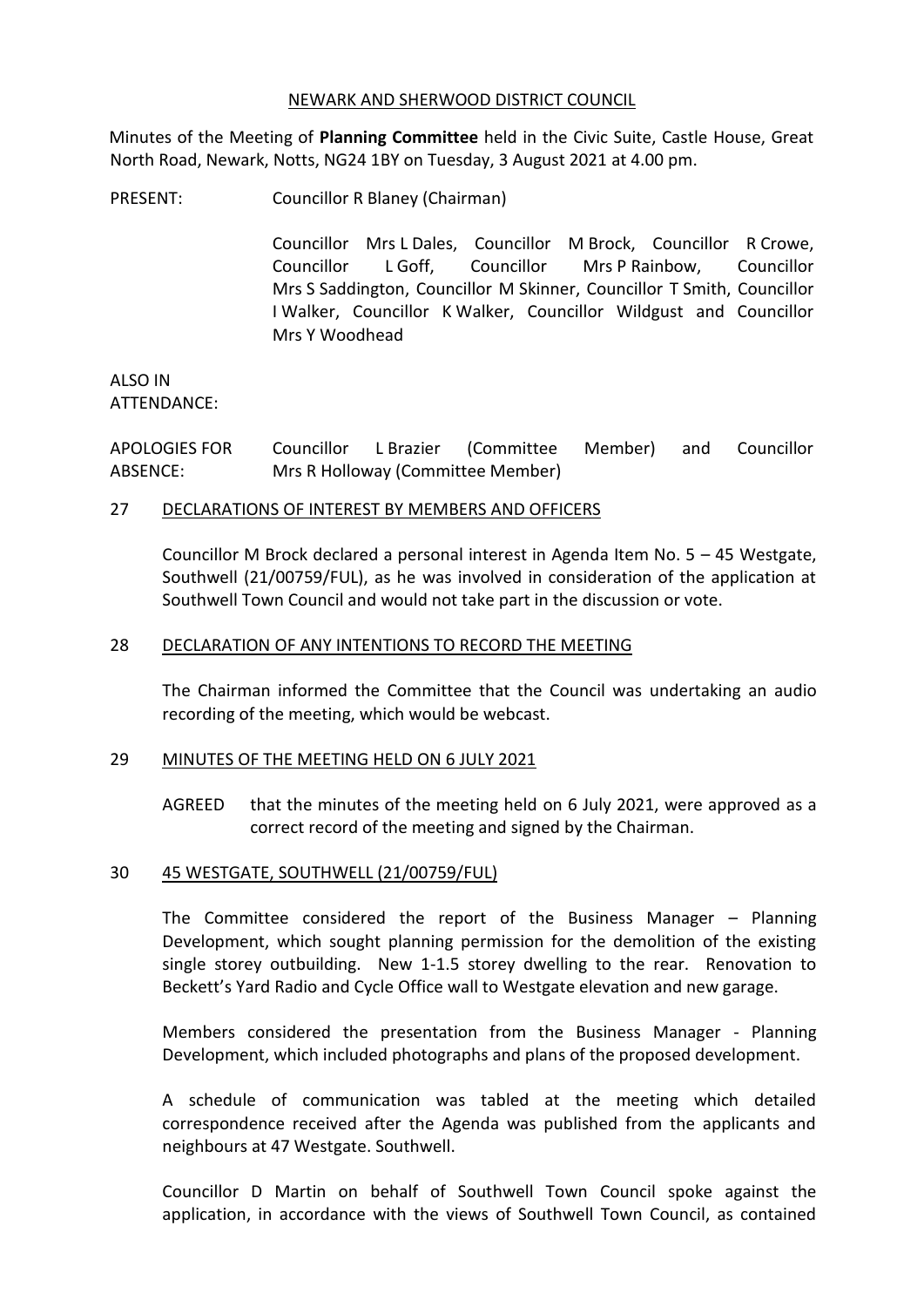within the report.

Members considered the application and the loss of two car parking spaces on the highway was considered a major loss given the problem with car parking in this location. Concern was also raised regarding surface water and pressure on the Potwell Dyke. It was further commented that on first view the site appeared constrained, however when looking at the plan the site was deep and would not be visible from the street scene. It was suggested to alleviate surface water condition 13 could be amended to require the hard surfacing to be permeable.

Councillor M Brock having declared a personal interest took no part in the vote.

AGREED (with 10 votes For and 2 votes Against) that planning permission be approved subject to the conditions and reasons contained within the report, with the amendment to Condition 13 for the hard surfacing to be permeable.

*Councillor M Skinner left the meeting at this point.*

# 31 RINGLET HOUSE, HIGHBURY GREEN, EAKRING (21/01333/HOUSE)

The Committee considered the report of the Business Manager – Planning Development, which sought planning permission for the erection of a single storey rear extension.

Members considered the presentation from the Business Manager - Planning Development, which included photographs and plans of the proposed development. The Committee was also informed that Eakring Parish Council had responded to the consultation with no comments.

Members considered the application acceptable.

AGREED (unanimously) that planning permission be approved subject to the conditions and reasons contained within the report.

#### 32 RINGLET HOUSE HIGHBURY GREEN EAKRING (21/01524/TWCA)

The Committee considered the report of the Business Manager – Planning Development, which sought the reduction of one Plum tree to obtain end height of 4 metres and spread of approximately 3.5 metres.

Members considered the presentation from the Business Manager - Planning Development, which included photographs and plans of the proposal.

Members considered the application acceptable.

AGREED (unanimously) that no objection was raised to the proposal.

#### 33 NOMINATIONS TO THE LOCAL DEVELOPMENT TASK GROUP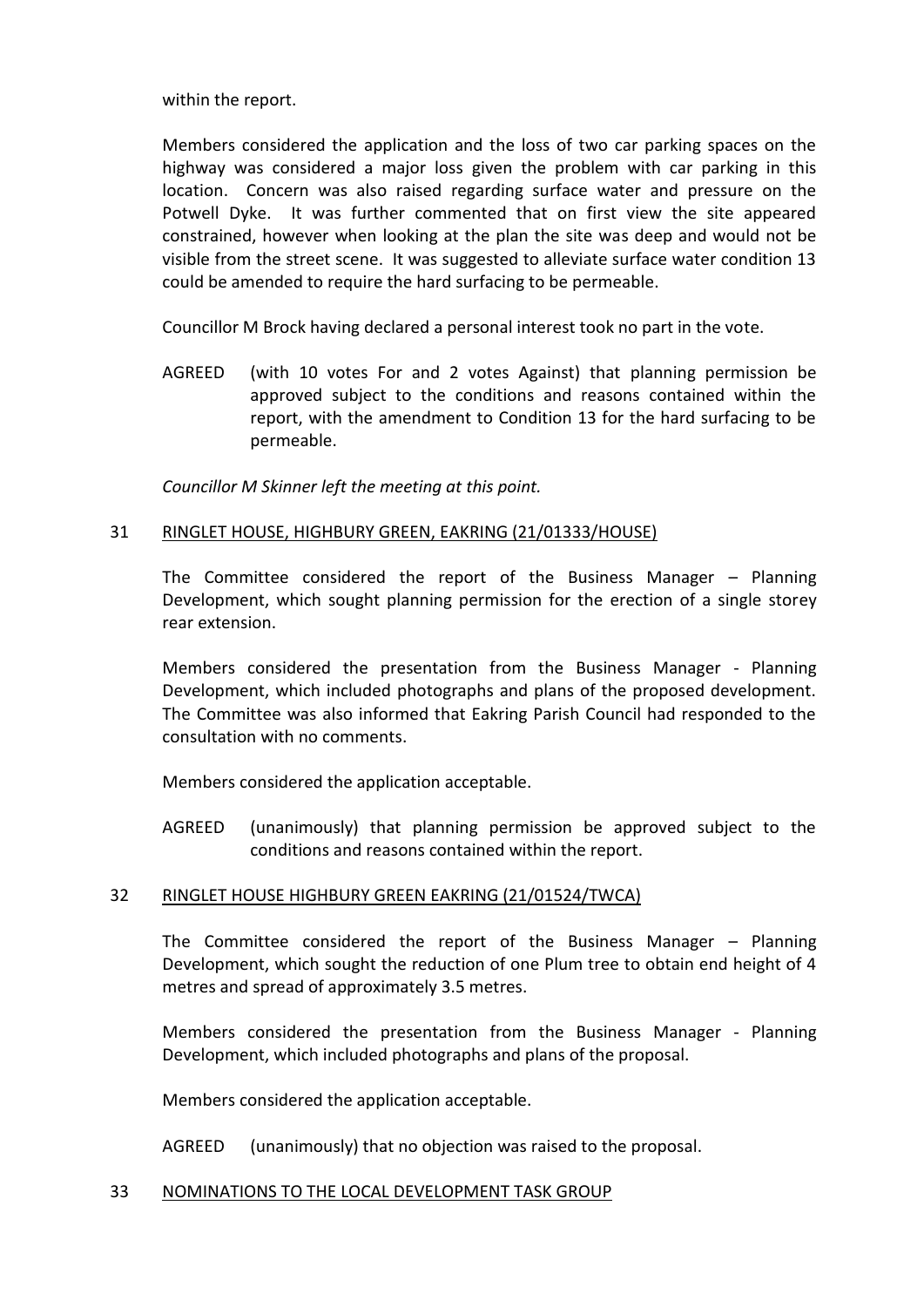The Committee were asked to nominate three Members of the Planning Committee to sit on the Local Development Framework Task Group.

AGREED (unanimously) that Councillors R. Blaney, L. Dales and M. Skinner be appointed as the Planning Committee representatives on the Local Development Framework Task Group for 2021/22.

# 34 REVISED S106 AGREEMENT FOR LAND SOUTH OF NEWARK

The Committee considered the urgent report of the Business Manager – Planning Development, as the applicant needed to know whether there was agreement for an amendment to the Section 106 Planning Obligation relating to this land prior to the next Planning Committee in September 2021.

The application proposed to modify the Section 106 Agreement pursuant to Planning application 14/01978/OUTM for modifications sought in relation to altering the trigger for the build out of the Southern Link Road (SLR) and Off site sports contribution.

Members considered the proposal and agreed that it was in the Council's interest to support the developer by agreeing the proposed amendments.

AGREED (with 12 votes for and 1 vote against) that the proposed variation to the Section 106 be agreed as per the amendments to Schedule 1 (Highway Improvement), Schedule 2 (Affordable Housing) and Schedule 3 (Community Facilities).

# 35 FLOWSERVE PUMP DIVISION, HAWTON LANE, BALDERTON, NG24 3BU - OUTLINE APPLICATION WITH ALL MATTERS RESERVED EXCEPT ACCESS FOR UP TO 322-UNIT RESIDENTIAL DEVELOPMENT ON LAND AT FLOWSERVE PREMISES

The Committee considered the verbal update of the Business Manager – Planning Development, regarding the Flowserve Pump Division appeal which was refused by the Planning Committee, contrary to Officer recommendation and granted permission on appeal.

The Business Manager – Planning Development informed Members that the outcome would not be challenged.

AGREED that the verbal report be noted.

36 APPEALS LODGED

AGREED that the report be noted.

# 37 APPEALS DETERMINED

AGREED that the report be noted.

#### 38 DEVELOPMENT MANAGEMENT PERFORMANCE REPORT